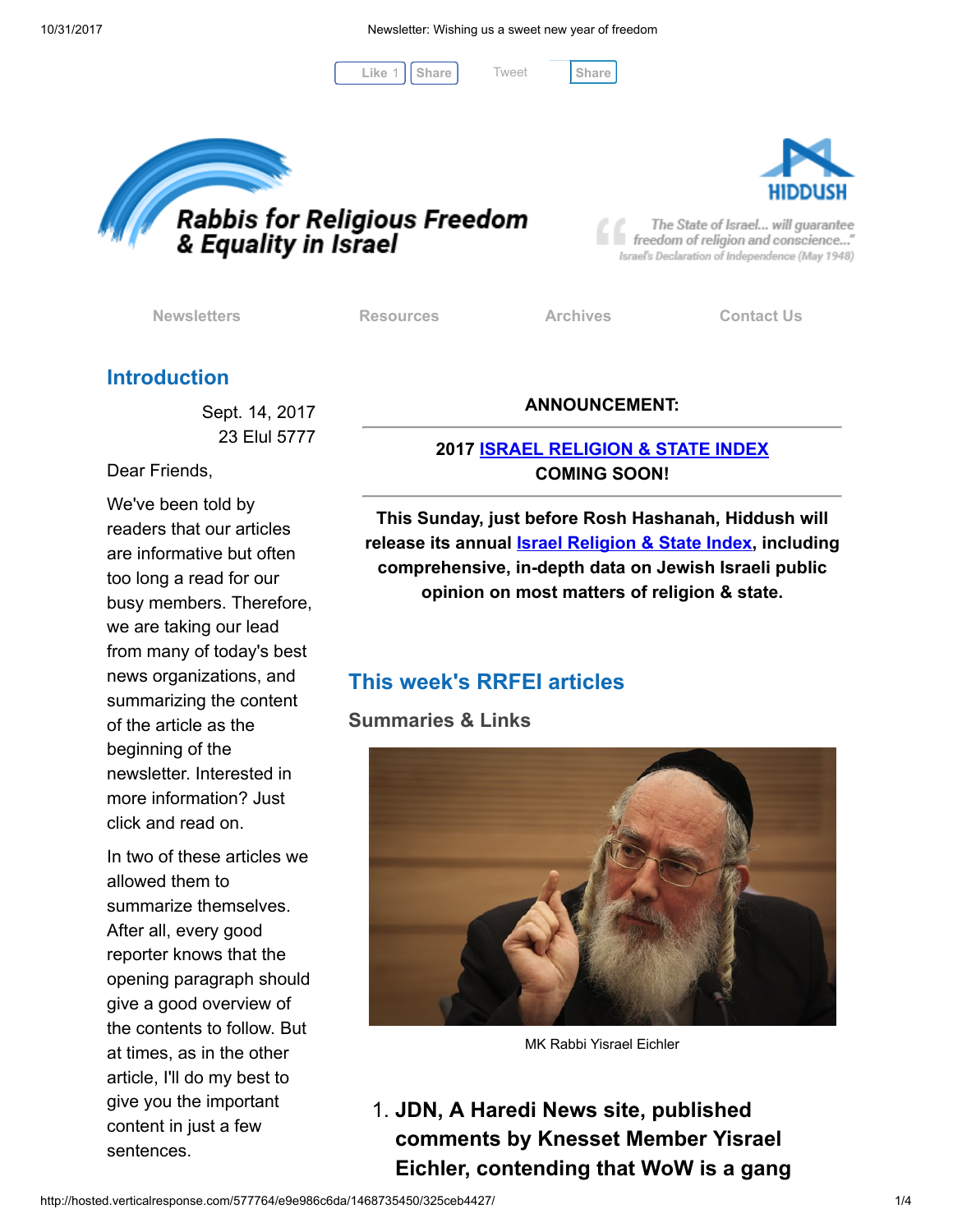In this week's edition we find that MK Yisrael Eichler has launched an attack on Women of the Wall, contending that they are paid agents of the Reform Movement to wage a holy war on Israel's, and the Jewish people's, holiest site. The WoW are supposedly doing the bidding of the Reform Movement not only regarding the Kotel, but also about the draft (see article 3), shabbat observance, conversion and funding for schools.

The Jerusalem Post has taken an editorial position that marriage is a civil right from which hundreds of thousands of Israelis are currently excluded, and the solution is civil marriage. Interestingly, the JPost editorial contends that individuals have the right to marry as they see fit, an argument contrary to the Chief Rabbinate's claim that it's the welfare of the entire Jewish community that will be endangered.

Finally, Israel's highest court has taken the position that the Haredi students cannot be excluded from Israel's military draft, and the current situation is illegal. The article presents a good summary of this ongoing and protracted

receiving money from the Reform Movement to wage a war on the Holy Western Wall. "The Supreme Court judges are committing an historic crime of religious war in the name of the Reform [Jews]." [\[LINK\]](http://cts.vresp.com/c/?FreedomofReligionfor/e9e986c6da/325ceb4427/4eaa796698)

- 2. The Jerusalem Post takes a position on Civil Marriage in Israel, saying that hundreds of thousands of people are not able to avail themselves of a basic human right: "This infringes on people's basic human and democratic rights. Citizens of this country are expected to pay taxes and to serve in the army, among other obligations. One of the rights the state should afford them is the ability to marry. The failure to do so is a stain on the Zionist enterprise we call the State of Israel." [\[LINK\]](http://cts.vresp.com/c/?FreedomofReligionfor/e9e986c6da/325ceb4427/f9105fd44e)
- 3. Haaretz: Israel's High Court Strikes Down Exemption of ultra-Orthodox From Military Service - "An expanded nine-justice panel of the court headed by outgoing Supreme Court President Miriam Naor ruled eight to one, with Justice Noam Sohlberg dissenting. The decisive majority of justices agreed with the position of the petitioners, the Movement for Quality Government, that the law perpetuates inequality between secular youths who are required to enlist in the army and religious youth who are exempt." The ultra-Orthodox parties will attempt to overturn the ruling through legislation, and have already denounced it as aimed at destroying Judaism. [\[LINK\]](http://cts.vresp.com/c/?FreedomofReligionfor/e9e986c6da/325ceb4427/d45b84e574)

SHARE YOUR SERMONS: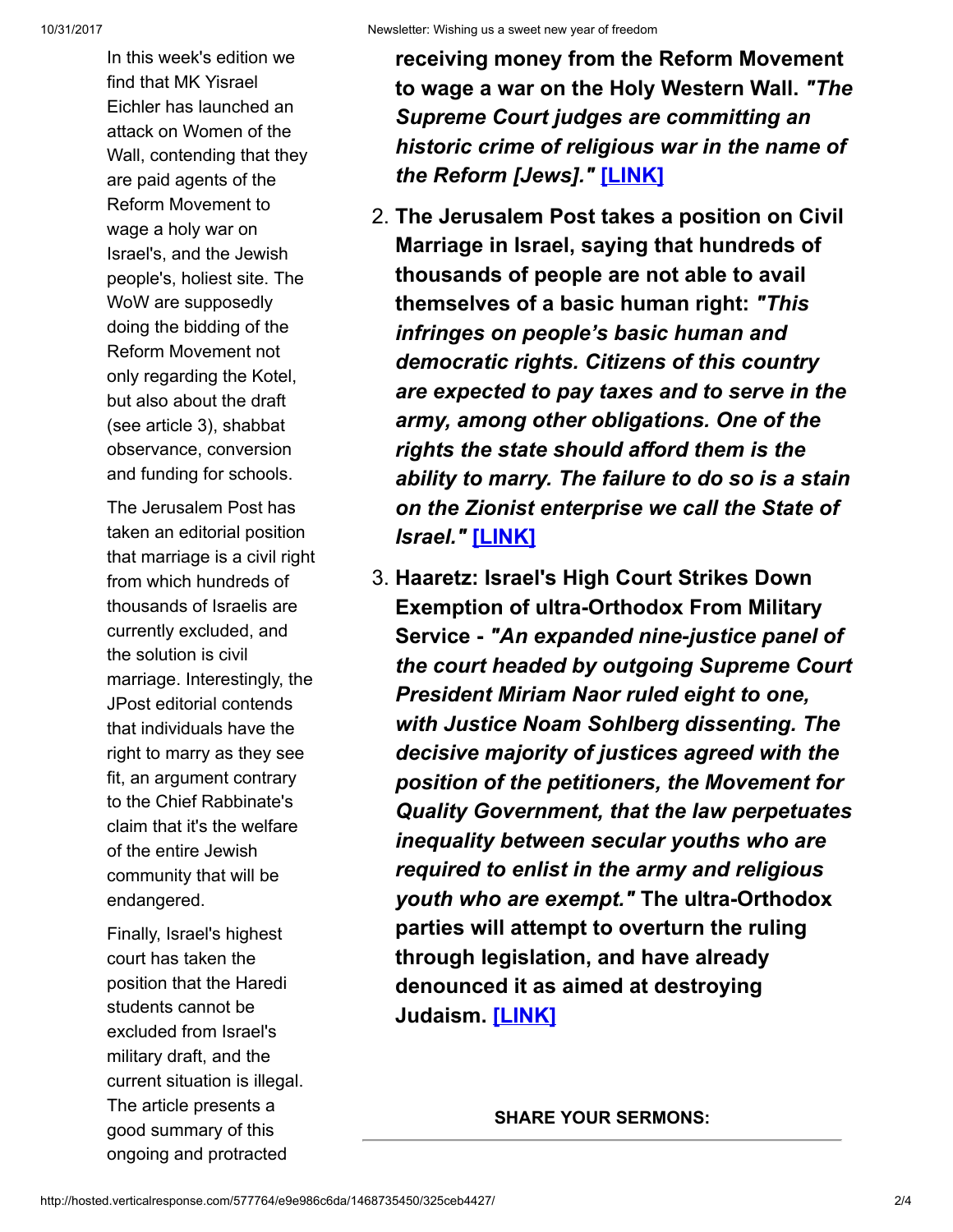10/31/2017 Newsletter: Wishing us a sweet new year of freedom

dispute over the last 20 years, and brings us up to date, to await further moves by Israel's Haredi political parties.

L'shanah tovah tikateyvu to all. May the coming year be filled with peace and success for the entire house of Israel, and may the Jewish State bring fulfillment for the entire Jewish people.

We look forward to hearing from you at: organizers@rrfei.org and on our **FB** group.

Kol tuv,

Mark

Rabbi Mark H. Levin RRFEI Editor

[facebook](http://cts.vresp.com/c/?FreedomofReligionfor/e9e986c6da/325ceb4427/a5f9adcb0d) [email](mailto:organizers@rrfei.org)

## Contact us

email: [organizers@rrfei.org](mailto:organizers@rrfei.org) Phone (US): [646-334-5636](http://cts.vresp.com/c/?FreedomofReligionfor/e9e986c6da/325ceb4427/9a7b424d5d) Phone (Isr): [054-779-1179](http://cts.vresp.com/c/?FreedomofReligionfor/e9e986c6da/325ceb4427/72208b3bb7)

# Not yet a member?

[Please register here »](http://cts.vresp.com/c/?FreedomofReligionfor/e9e986c6da/325ceb4427/42100576d6)

Should you be speaking about Israel at the High Holy Days, please email a copy of your sermon as an attachment to: markhowardlevin@gmail.com

### **Resources**

- [Vision of Hiddush and Rabbis for Religious Freedom](http://cts.vresp.com/c/?FreedomofReligionfor/e9e986c6da/325ceb4427/e2c9d9e349)
- [Hiddush resources](http://cts.vresp.com/c/?FreedomofReligionfor/e9e986c6da/325ceb4427/0b5ac663c7)
- [Courts religious & secular](http://cts.vresp.com/c/?FreedomofReligionfor/e9e986c6da/325ceb4427/215e0a2bf0)
- [Conversion](http://cts.vresp.com/c/?FreedomofReligionfor/e9e986c6da/325ceb4427/6ac795dafe)
- [Death & burial ancient & now](http://cts.vresp.com/c/?FreedomofReligionfor/e9e986c6da/325ceb4427/ef9f0b401f)
- [Diaspora-Israel](http://cts.vresp.com/c/?FreedomofReligionfor/e9e986c6da/325ceb4427/31b9f85bbc)
- [Diversity & inclusivity among Jews](http://cts.vresp.com/c/?FreedomofReligionfor/e9e986c6da/325ceb4427/9892bc03e2)
- [Diversity & inclusivity in relations with non-Jews](http://cts.vresp.com/c/?FreedomofReligionfor/e9e986c6da/325ceb4427/9dd619e3c0)  $\bullet$
- [Economic opportunity](http://cts.vresp.com/c/?FreedomofReligionfor/e9e986c6da/325ceb4427/45bfba60c7)
- **[Education](http://cts.vresp.com/c/?FreedomofReligionfor/e9e986c6da/325ceb4427/dddf95f2e4)**
- [Gender](http://cts.vresp.com/c/?FreedomofReligionfor/e9e986c6da/325ceb4427/b25a8487fd)
- **[Kashrut](http://cts.vresp.com/c/?FreedomofReligionfor/e9e986c6da/325ceb4427/8b6e386d3f)**
- [Marriage & divorce](http://cts.vresp.com/c/?FreedomofReligionfor/e9e986c6da/325ceb4427/d757340ee7)
- **[Mikvaot](http://cts.vresp.com/c/?FreedomofReligionfor/e9e986c6da/325ceb4427/aaaf1efd08)**
- [Shabbat transportation for poor & inform](http://cts.vresp.com/c/?FreedomofReligionfor/e9e986c6da/325ceb4427/9599a06c8b)
- [Western Wall](http://cts.vresp.com/c/?FreedomofReligionfor/e9e986c6da/325ceb4427/33d045c8e3)
- [Women](http://cts.vresp.com/c/?FreedomofReligionfor/e9e986c6da/325ceb4427/60803bcc05)

Rabbis for Religious Freedom and Equality in Israel represents a broad spectrum of Jewish belief and practice, and champions the values of religious freedom and equality fundamental to World Jewry, in partnership with Hiddush for the realization of these principles in Israel and the Diaspora.

Rabbis for Religious Freedom and Equality in Israel Website: [WWW.RRFEI.ORG](http://cts.vresp.com/c/?FreedomofReligionfor/e9e986c6da/325ceb4427/9c98f1bd9e) | Email: [organizers@rrfei.org](mailto:organizers@rrfei.org) | Tel. [US] [646-334-5636](http://cts.vresp.com/c/?FreedomofReligionfor/e9e986c6da/325ceb4427/d883207281); [Israel] [054-779-1179](http://cts.vresp.com/c/?FreedomofReligionfor/e9e986c6da/325ceb4427/9f6296866f)